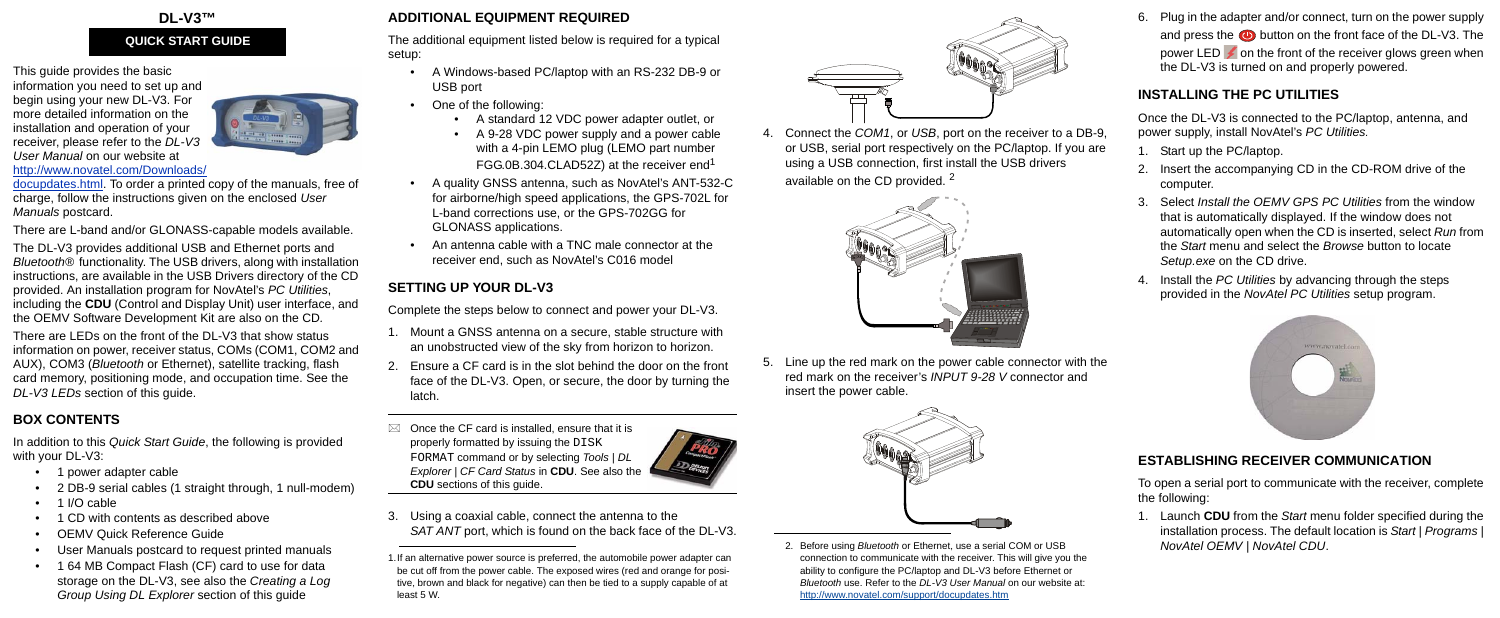2. Select *Open....* from the *Device* menu*.*

| Device |  | View         | Tools  | Help |  |  |
|--------|--|--------------|--------|------|--|--|
| Open   |  |              | Ctrl+O |      |  |  |
|        |  | Close Config |        |      |  |  |

3. Select the *New...* button in the *Open* dialog box. The *Options | Configuration* dialog opens.



4. Use the  $\pm$  button at the top of the configurations selection box to add a new configuration. To delete a configuration, select it from the list and click on the  $\blacksquare$  button. To duplicate an existing configuration, click on the  $\Box$  button. You can select any name in the list and edit it to change it.



5. Select *Serial* from the *Type* list and select the PC/laptop port, that the DL-V3 is connected to, from the *Port* list.



- 6. Select *115200* from the *Baud Rate* list.
- 7. Uncheck the *Use hardware handshaking* checkbox.
- 8. Select *OK* to save the new device settings.
- 9. Select the new configuration from the *Available device configs* area of the *Open* dialog.

10. Select the *Open* button to open DL-V3 communications.



As **CDU** establishes the communication session with the receiver, a progress box is displayed.

### **USING CDU**

**CDU** provides access to key information about your receiver and its position. The information is displayed in windows accessed from the *View* menu. For example, select *Position Window* from the *View* menu to display the position solution of the receiver. To show details of the GNSS and geostationary (SBAS) satellites being tracked, select a *Tracking Status Window* (*GPS* or *GLONASS*) from the *View* menu. Select *Help* from the main menu for more details on **CDU**, its windows and features.



# **DL-V3 LEDS**

The LEDs on the front of the DL-V3 represent these categories:

 $\boxtimes$  The LEDs show the total number of satellites used in the solution (GPS or GPS+GLONASS) without making a distinction between GPS and GLONASS. Check the Constellation window in CDU for details on the availability of GPS and GLONASS satellites.

Positioning ⊕ Mode

See *[Table 1](#page-1-0)* starting on the next panel

| <b>LED</b><br><b>Name</b>                              | <b>LED</b><br>Icon       | <b>Indicators</b>                                                                      |                                 |                                                                                  |                                                 |  |  |
|--------------------------------------------------------|--------------------------|----------------------------------------------------------------------------------------|---------------------------------|----------------------------------------------------------------------------------|-------------------------------------------------|--|--|
| Power                                                  |                          | Orange: receiver is powered<br>Green: receiver is turned on                            |                                 |                                                                                  |                                                 |  |  |
| Receiver<br><b>Status</b>                              |                          | Orange flash: at start-up<br>Off: normal operation<br>Orange flash again: status event |                                 |                                                                                  |                                                 |  |  |
| COM <sub>1</sub> /<br>COM <sub>2</sub> /<br><b>AUX</b> | <b>COM</b><br><b>AUX</b> | Green flash (top): transmitting<br>Amber flash (bottom): receiving                     |                                 |                                                                                  |                                                 |  |  |
| COM <sub>3</sub>                                       | $\ast$                   |                                                                                        | Blue flashing: Bluetooth active |                                                                                  |                                                 |  |  |
| COM <sub>3</sub>                                       | 풂                        | Orange glow: Ethernet active                                                           |                                 |                                                                                  |                                                 |  |  |
| Satellite<br>Tracking                                  | loj                      | LED#                                                                                   | # of<br><b>SVs</b>              | <b>LED</b><br><b>Color</b>                                                       |                                                 |  |  |
|                                                        |                          | 1 (left)                                                                               | $\leq$ 3                        | Red                                                                              |                                                 |  |  |
|                                                        |                          | $\overline{2}$                                                                         | 4 or 5                          | Amber                                                                            |                                                 |  |  |
|                                                        |                          | 3                                                                                      | 6 or 7                          | Green                                                                            |                                                 |  |  |
|                                                        |                          | 4                                                                                      | 8 or 9                          | Green                                                                            |                                                 |  |  |
|                                                        |                          | 5 (right)                                                                              | $\geq 10$                       | Green                                                                            |                                                 |  |  |
| <b>Flash Card</b>                                      |                          | # of                                                                                   |                                 |                                                                                  | <b>LED</b>                                      |  |  |
| Memory                                                 |                          | <b>LEDs</b>                                                                            | <b>Capacity</b>                 |                                                                                  | <b>Color</b>                                    |  |  |
|                                                        | 固                        | 1                                                                                      | Capacity $\leq$ 20%             |                                                                                  | Red <sup>a</sup>                                |  |  |
|                                                        |                          | $\overline{2}$                                                                         | $40\% \geq$ Capacity > 20%      | Amber                                                                            |                                                 |  |  |
|                                                        |                          | 3<br>60% $\geq$ Capacity $> 40\%$                                                      |                                 | Green                                                                            |                                                 |  |  |
|                                                        |                          | $\overline{\mathbf{4}}$                                                                | $80\% \geq$ Capacity > 60%      | Green                                                                            |                                                 |  |  |
|                                                        |                          | 5                                                                                      | Capacity $> 80\%$               |                                                                                  | Green                                           |  |  |
|                                                        |                          |                                                                                        |                                 | not formatted, and placed in the receiver,<br>when the receiver was powered off. | a. This red LED can also mean that the card was |  |  |

*Continued on the next panel*

| Occupation<br>Time |  | LED#       | <b>Baseline</b><br>Length (km) | <b>LED</b><br><b>Color</b> |
|--------------------|--|------------|--------------------------------|----------------------------|
|                    |  | $1$ (left) | $\leq 5$                       | Green                      |
|                    |  | 2          | > 5<br>$\leq 10$               | Green                      |
|                    |  | 3          | >10<br>$\leq 15$               | Green                      |
|                    |  | 4          | $>15$<br>$\leq 20$             | Green                      |
|                    |  | 5 (right)  | $\geq 20$                      | Green                      |

#### **Table 1: Positioning Mode LEDs 1**

<span id="page-1-0"></span>

| <b>Position</b><br><b>Mode</b> | <b>Position</b><br><b>Mode Detail</b> | 1<br>left | $\overline{2}$ | 3     | 4     | 5<br>right |
|--------------------------------|---------------------------------------|-----------|----------------|-------|-------|------------|
| Single<br>Point                | Autonomous<br>(fixed height)          | Amber     | Off            | Off   | Off   | Off        |
|                                | Autonomous<br>(3D)                    | Amber     | Off            | Off   | Off   | Off        |
| Differential                   | <b>SBAS</b>                           | Off       | Green          | Off   | Off   | Off        |
| GPS                            | <b>CDGPS</b>                          | Off       | Off            | Green | Off   | Off        |
|                                | <b>DGPS</b>                           | Off       | Green          | Green | Off   | Off        |
| RTK (see<br>note below)        | Float (RT-20<br>unconverged)          | Amber     | Off            | Off   | Green | Off        |
| RTK (see<br>note below)        | Float (RT-20)                         | Amber     | Off            | Off   | Green | Off        |
| <b>RTK</b>                     | Fixed (RT-2,<br>unconverged)          | Amber     | Off            | Off   | Off   | Green      |
| RTK                            | Fixed (RT-2)                          | Amber     | Off            | Off   | Off   | Green      |
| Continued on the next page     |                                       |           |                |       |       |            |

1 Table Cell Color: *Solid*: LED glowing; *Dim*: LED flashing; *White*: Off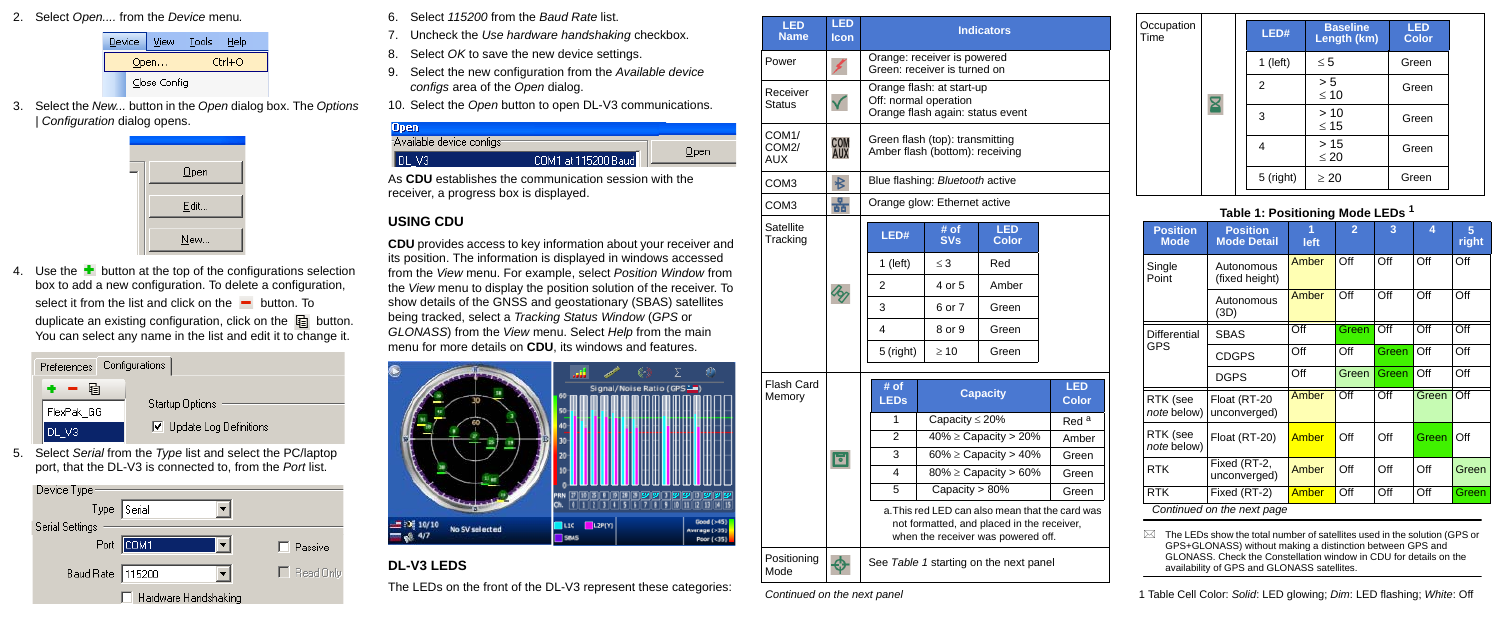### **DETERMINING WHEN THE POSITION IS VALID**

When the receiver has a valid position, the *Solution Status* field in **CDU**'s *Position* window shows *Computed.*

Solution Status | Computed

#### **ENTERING COMMANDS**

The DL-V3 uses a comprehensive command interface. Commands can be sent to the receiver using the *Console* window in **CDU**, which is opened from the *View* menu. Enter commands in the text box at the bottom of the *Console* window.

| 7.71.441       |   |       |
|----------------|---|-------|
|                | Ш |       |
| g com1 version |   | chter |

- Press *Enter* to send the command string to the receiver.
- The commands are not case sensitive.

The following information is important when entering commands:

• Commands can be entered in three formats:

- ASCII (log bestposa)
- Abbreviated ASCII (log bestpos)
- Binary (log bestposb).

Abbreviated ASCII is the best format to use to work with the receiver directly. For data collection, use ASCII or Binary.

Refer also to the *DL-V3 User Manual*, available from our website at http://www.novatel.com/Downloads/docupdates.html, for DL-V3-specific commands and logs. The *OEMV Family Quick Reference Guide*, provided with the receiver, lists other OEMV available commands and the parameters they use for the *Abbreviated ASCII* format.

## **CREATING A LOG GROUP USING DL EXPLORER**

**CDU** is available to download from our website at http:// www.novatel.com/support/fwswupdates.ht[m.](http://www.novatel.com/support/fwswupdates.htm) *DL Explorer* is part of **CDU**. Log groups are sets of logs used by the DL-V3. A group can be created in *DL Explorer* and then uploaded to the DL-V3.

1. Launch *CDU* and open, or create, a DL-V3 configuration. See the *Establishing Receiver Communication* section on the first page of this guide.

Edit DL Groups...

- $\boxtimes$  1. A red cross beside a log group name indicates the group is not active in the DL-V3. A green check mark indicates the group is active in the DL-V3.
	- 2. Up to 5 log groups can be stored in the DL-V3 at any one time.

2. Select *DL Explorer* in the *Tools* menu and then select the *Edit DL Groups...* button.

Within the *DL Groups* dialog, an empty log group is provided. You can change its name by clicking on it and editing it directly.

- 3. In the *Logs* tab, select the log to add from the *Name* dropdown list.
- 4. Select the log format using the *Format* drop-down list. You can only use ASCII or Binary format to log to file.
- 5. Select the trigger for the log using the *Trigger* drop-down list.

If the *On Time* trigger is selected, select the period for logging using the *Period* drop-down list or type it in.

6. Select *OK* to add the new log to the log group.

| DL_V3 |                |       |              |               |           |        |
|-------|----------------|-------|--------------|---------------|-----------|--------|
|       | Log Name       |       | Port         | Format        | Trigger   | Period |
|       | <b>BESTVEL</b> | COM1  | <b>ASCII</b> | <b>ONTIME</b> |           |        |
|       | <b>RANGE</b>   |       | COM1         | ASCII         | ONCHANGED |        |
|       | Category:      |       |              |               |           |        |
|       | Name:          | RANGE |              | Trigger:      | ONCHANGED | ▼      |
|       | Port:          | COM1  |              | Period:       | 30        |        |
|       | Format:        | ASCII |              |               |           |        |
|       |                |       |              |               | Add       | Remove |

- 7. To log to file, select *File* from the *Port* drop-down list.
- 8. Repeat steps 3 through 7 to add more logs to the group.
- 9. Select *OK* in the *DL Groups* dialog to save the changes to the group.



### **UPLOADING A LOG GROUP**

Once a log group has been created, it can be uploaded to the DL-V3. The steps below provide details on uploading a group.

1. In the *DL Explorer* window, select the *Group Management* button.



2. Select the group to upload to the DL-V3 from the list of groups in the *CDU* panel of the dialog.



3. Select the *UpLoad* button to copy the group.



4. Select a group in the *DL Groups* panel and press *Start* on the dialog's right to start logging to your CF card or COM port.



#### **ENABLING SBAS**

DL-V3 models are also capable of SBAS positioning. This positioning mode is enabled using the SBASCONTROL command. These commands are typically used to enable the WAAS (North America) and EGNOS (Europe) systems respectively:

SBASCONTROL ENABLE WAAS SBASCONTROL ENABLE EGNOS

Once enabled, the *Position Type* field shown in **CDU**'s *Position* window should change from *Single* to *WAAS* and you may see SBAS satellites in the *Constellation window*. An example is shown on the next page.

#### *Positioning Mode LEDs table continued from the previous page*

| <b>Position</b><br><b>Mode</b> | <b>Position</b><br><b>Mode Detail</b> | 1<br><b>left</b> | $\overline{2}$ | 3     | 4   | 5<br>right |
|--------------------------------|---------------------------------------|------------------|----------------|-------|-----|------------|
| OmniSTAR                       | VBS<br>(searching)                    | Amber            | Green Off      |       | Off | Off        |
|                                | VBS (pulling in)                      | Amber            | Green          | Off   | Off | Off        |
|                                | <b>VBS</b>                            | Amber            | Green          | Off   | Off | Off        |
|                                | XP (searching)                        | Amber            | Off            | Green | Off | Off        |
|                                | XP (pulling in)                       | Amber            | Off            | Green | Off | Off        |
|                                | <b>XP</b>                             | Amber            | Off            | Green | Off | Off        |
|                                | HP (searching)                        | Amber            | Green          | Green | Off | Off        |
|                                | HP (pulling in)                       | Amber            | Green          | Green | Off | Off        |
|                                | <b>HP</b>                             | Amber            | Green          | Green | Off | Off        |